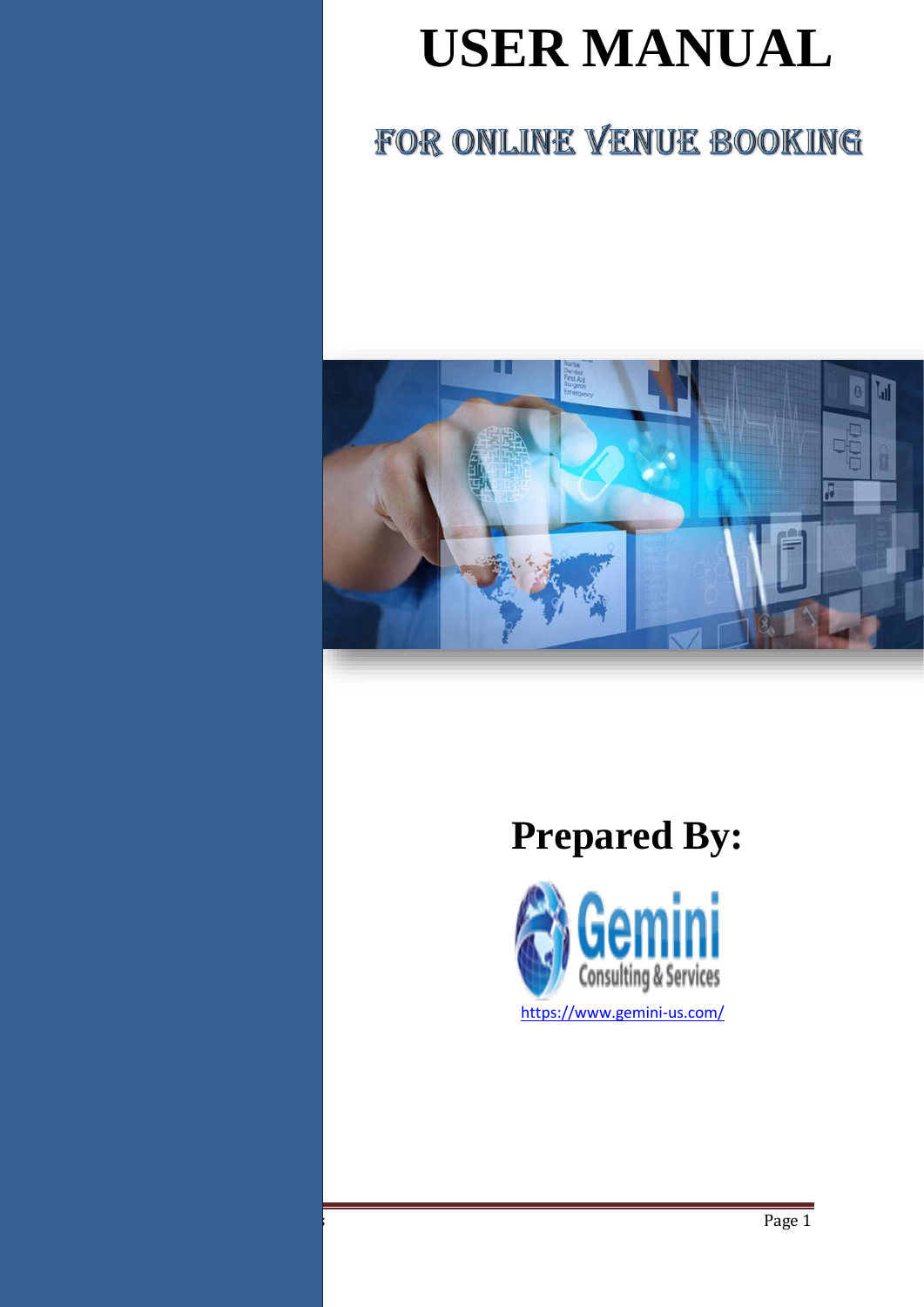### **1. Introduction**

- $\pm$  BMC intends to implement an on-line system where in application for citizen service for Online General Permission will be handled in a user friendly portal within the defined timelines. The purpose is to reduce dependency on internal actors in the process and make the system more transparent and citizen friendly.
- This document contains information about BMC's intent to have its web application which would automate the online application process to avail Venue Booking, Pet License & Ferule/Cesspool Clean-Up Booking.
- This document aims at describing the details of requirements (functional and nonfunctional) such as functionalities, features and user interfaces for BMC web application. In this document, the behaviors, user interface and interactivity details of the web application will be fully described.

#### **2. Purpose of user manual:**

This User Manual provides complete information about the usage of the system. The user can refer the user manual to understand the process and utilize the system effectively. This manual includes a description of the system functions and features, contingencies and alternate modes of operation, and step-by-step procedures for easy system access and use.

### **3. Login to the Application:**

- **a)** Enter the URL [gp.bmcwbgov.in](http://gp.bmcwbgov.in/) in the URL bar
- **b)** Click enter from keyboard; the home page of the application will open.



Select your desired link for Venue booking, Pet License. As shown in above.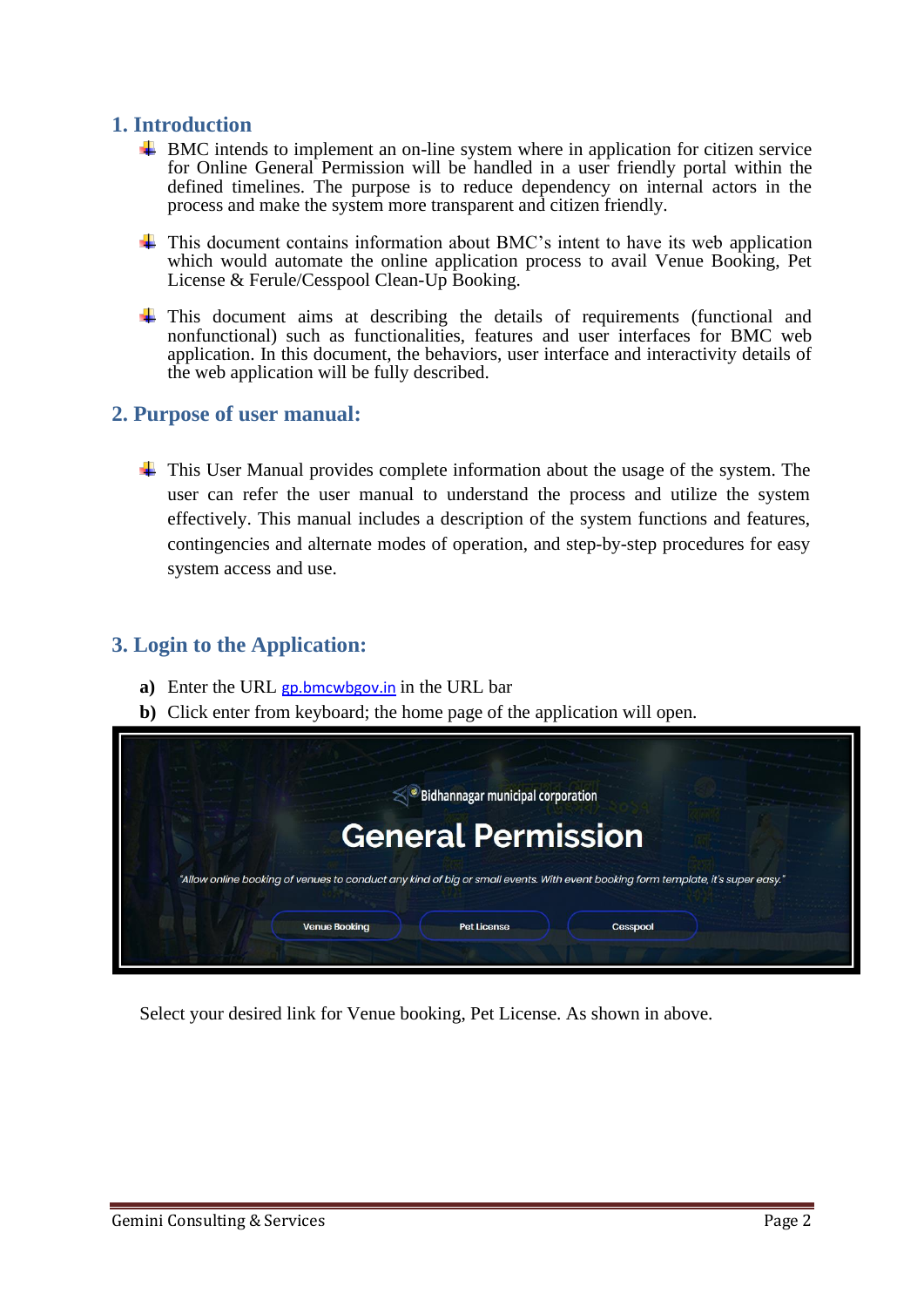#### **Online Venue booking:**

| Venue Category | Choose Venue Category |  |  |
|----------------|-----------------------|--|--|
| Ward Number    | Choose Ward Number    |  |  |
| Sector         | Choose Sector         |  |  |
| Block          | Choose Block          |  |  |
| Venue          | Choose Venue          |  |  |

Click on the Venue Booking Menu and it will redirect you to the Venue booking page.

- Choose Venue Category from Drop-Down
- Choose Ward Number from Drop-Down
- Choose Sector from Drop-Down
- Choose Block from Drop-Down
- Choose Venue Name from Drop-Down
- Click on Add Date as well as Select your Date.

*Note: If the Venue is not booked for your selected date then in application will show available.* 

| search venue          |                                                                       |         |                |                                                      | CHECK Status FDIVIC LOUIN |  |
|-----------------------|-----------------------------------------------------------------------|---------|----------------|------------------------------------------------------|---------------------------|--|
| <b>Venue Category</b> | Play Ground                                                           | ÷       | <b>All Day</b> | 9AM-5PM                                              |                           |  |
| <b>Ward Number</b>    | 33                                                                    |         | Info           | If day-night, have to take permission of councellor. |                           |  |
|                       |                                                                       |         | Category       |                                                      | Price                     |  |
| Sector                | Sector-3                                                              |         |                | Permission Fee (One Time)                            | ₹ 10,000.00               |  |
| <b>Block</b>          | <b>FC</b>                                                             |         |                | * 18% GST Applicable                                 |                           |  |
| Venue                 | FC Play Ground (Per Day)                                              |         |                |                                                      |                           |  |
| Date                  | 05-08-2019                                                            |         |                |                                                      |                           |  |
| From Time             | 1 AM                                                                  |         |                |                                                      |                           |  |
| To Time               | 3 AM                                                                  | $\cdot$ |                |                                                      |                           |  |
| <b>Available</b>      |                                                                       |         |                |                                                      |                           |  |
| <b>Add Dates</b>      |                                                                       |         |                |                                                      |                           |  |
| Cancel<br><b>Book</b> |                                                                       |         |                |                                                      |                           |  |
|                       | *Disclaimer: Venue booking shall be approved subject to availability. |         |                |                                                      |                           |  |

↓ Click on Book Button and provide your complete details as shown in below.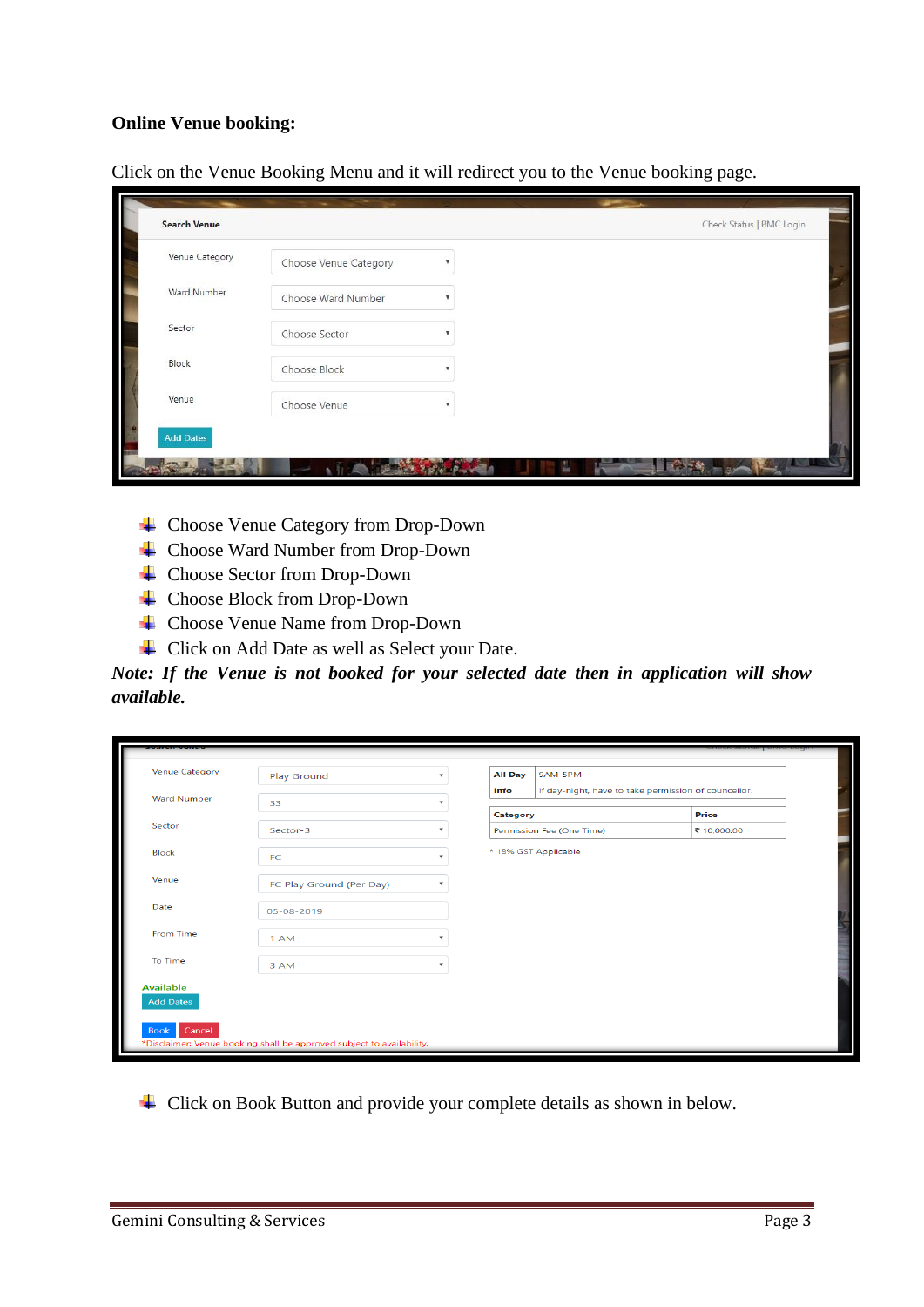|             | Venue Booking                      |                                                                                                   |                | Search Venue   Check Status   BMC Login                                                                                                                       |  |
|-------------|------------------------------------|---------------------------------------------------------------------------------------------------|----------------|---------------------------------------------------------------------------------------------------------------------------------------------------------------|--|
|             |                                    | case payment is not received within 24hrs of approval the booking will be deemed to be cancelled. |                | *Note: The payment has to be made either through online or offline mode within 24hrs of date and time of approval of the online venue booking application. In |  |
|             | Venue Category:                    | Play Ground                                                                                       | Ward Number:   | 33                                                                                                                                                            |  |
| <b>Trad</b> | Sector:                            | Sector-3                                                                                          | Block:         | FC                                                                                                                                                            |  |
|             | Venue:                             | FC Play Ground (Per Day)                                                                          | Booking Dates: | 05-08-2019                                                                                                                                                    |  |
|             | From Time:                         | 1AM                                                                                               | To Time:       | 3AM                                                                                                                                                           |  |
|             |                                    |                                                                                                   |                |                                                                                                                                                               |  |
|             | Fees:<br>Permission Fee(One Time): | ₹10,000.00                                                                                        |                |                                                                                                                                                               |  |
|             | GST(18%):                          | ₹1,800.00                                                                                         |                |                                                                                                                                                               |  |
|             | Total Fees:                        | ₹11,800.00                                                                                        |                |                                                                                                                                                               |  |
|             | Is this a charitable event?        | ©Yes ® No                                                                                         |                |                                                                                                                                                               |  |
|             | Full Name <sup>*</sup>             | Full Name                                                                                         |                |                                                                                                                                                               |  |
|             | Applicant Type*                    | Individual                                                                                        |                |                                                                                                                                                               |  |
|             | Address*                           | Full Address                                                                                      |                |                                                                                                                                                               |  |
|             | Phone Number*                      | Phone Number                                                                                      |                |                                                                                                                                                               |  |
|             | NOC*                               | Choose File No file chosen                                                                        |                |                                                                                                                                                               |  |
|             | Purpose <sup>x</sup>               | Purpose                                                                                           |                |                                                                                                                                                               |  |
|             | Email Id                           |                                                                                                   |                |                                                                                                                                                               |  |
|             | OTP*                               |                                                                                                   |                |                                                                                                                                                               |  |
|             | Cancel<br>Save                     |                                                                                                   |                |                                                                                                                                                               |  |
|             |                                    |                                                                                                   |                |                                                                                                                                                               |  |
|             |                                    |                                                                                                   |                |                                                                                                                                                               |  |

- ↓ Provide your Full Details and You will receive OTP on your mobile number
- ↓ Enter OTP and save the application, you will receive Acknowledgement number on your registered mobile Number.
- *After that BMC will approve/reject your booking on the selected date.*
- *After Final approval you will be received one SMS - Within 24 hr. you have to update the payment otherwise it will automatically reject the approved Venue.*

|                 | Venue Booking                                                                                                                                                                                                                                                      | Home   Check Status<br>Download/Print |  |
|-----------------|--------------------------------------------------------------------------------------------------------------------------------------------------------------------------------------------------------------------------------------------------------------------|---------------------------------------|--|
| $M_{\rm c,ell}$ | Please save Application Number and Sl. No.<br>Click Here to check your application status.<br>Application No.: 30/07/2019/0174<br>Date Of Application: 30-07-2019<br>Sl. No.: 0178                                                                                 |                                       |  |
|                 | Venue                                                                                                                                                                                                                                                              | FC Play Ground (Per Day)              |  |
|                 | <b>Booking Date</b>                                                                                                                                                                                                                                                | 05-08-2019 1AM to 3AM                 |  |
|                 | <b>Applicant Name</b>                                                                                                                                                                                                                                              | XYZ                                   |  |
|                 | Acknowledgement No.                                                                                                                                                                                                                                                | 30/07/2019/74680                      |  |
|                 | Address                                                                                                                                                                                                                                                            | Kolkata                               |  |
|                 | <b>Ward Number</b>                                                                                                                                                                                                                                                 | $33 -$                                |  |
|                 | <b>Block</b>                                                                                                                                                                                                                                                       | $\mathsf{FC}$                         |  |
|                 | Contact No.                                                                                                                                                                                                                                                        | 7008991331                            |  |
|                 | Sector                                                                                                                                                                                                                                                             | Sector-3                              |  |
|                 | Purpose                                                                                                                                                                                                                                                            | PlaYing                               |  |
|                 | <b>Total fees</b>                                                                                                                                                                                                                                                  | 11800                                 |  |
|                 | *Note: The payment has to be made either through online or offline mode within 24hrs of date and time of approval of the online venue booking application. In<br>case payment is not received within 24hrs of approval the booking will be deemed to be cancelled. |                                       |  |